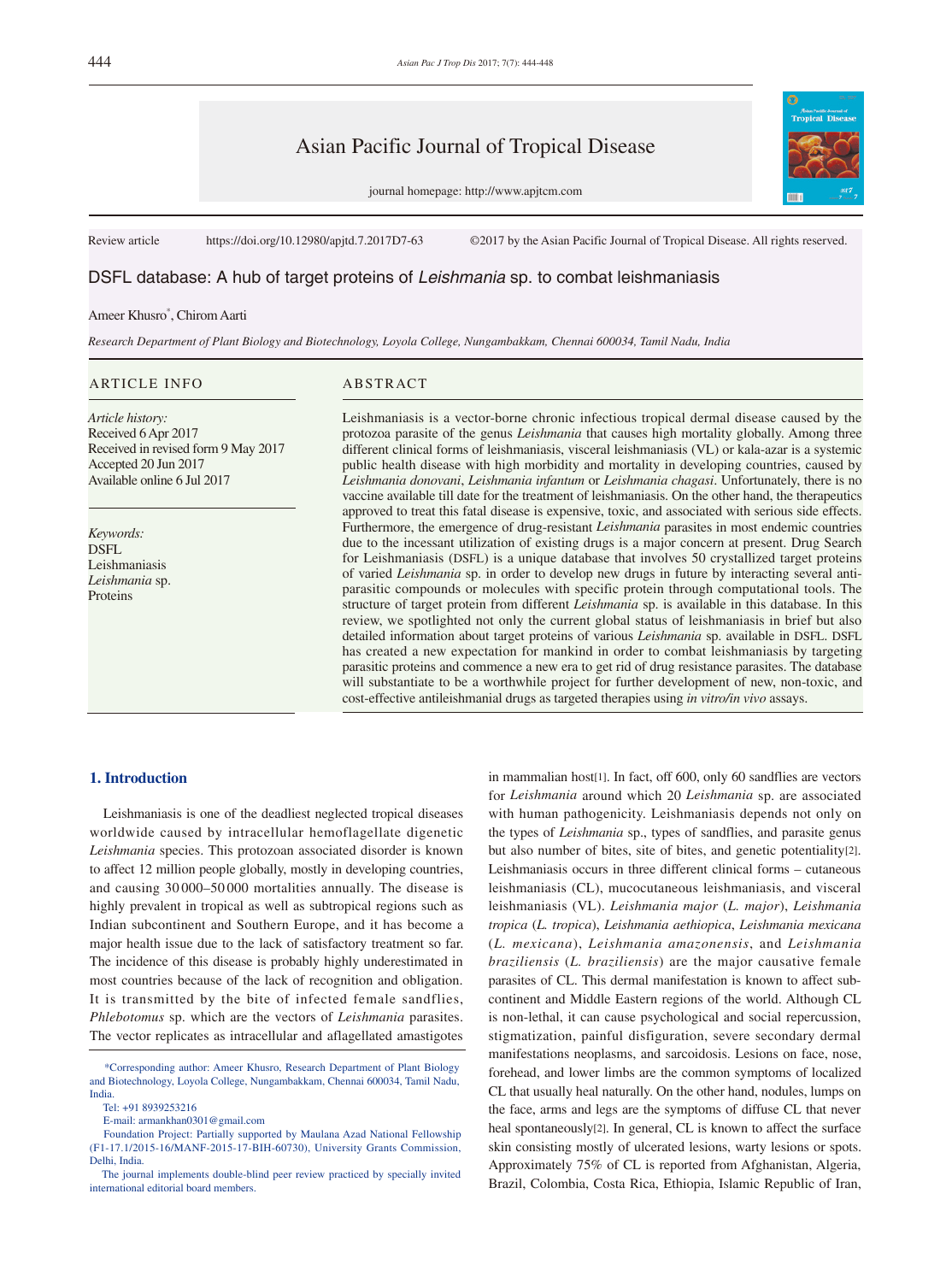North Sudan, Peru, and the Syrian Arab Republic[3,4].

 In contrary to CL, mucocutaneous leishmaniasis is generally characterized by nasal obstruction and bleeding, disfiguration and generation of painful mucosal lesions, and cartilage of the mouth, ear and pharynx[2]. Particularly, mucocutaneous leishmaniasis is known to affect mucous membranes of the nose, laryngeal and pharynx.

 Among three different clinical forms of leishmaniasis, visceral leishmaniasis (VL) is the most lethal form, representing a major public health problem in Indian subcontinent, East Africa, Mediterranean region and Latin America. VL is also termed as kala-azar that indicates a kind of systemic disease caused by *Leishmania donovani*, *Leishmania infantum (L. infantum*), and *Leishmania chagasi*. The irregular fever, weight loss, lack of appetite, hepatosplenomegaly, invasion of bone-marrow, skin pigmentation, and oral mucosa are the most common symptoms of kala-azar. In fact, the transmission of parasites in humans occurs from infected dogs or humans by the bite of sandflies. Kala-azar is the most severe form of the leishmaniasis and accounts for 200–400 thousands new cases and about 50 000 mortalities per annum[5]. *Leishmania donovani* causes anthroponotic transmission of kalaazar in Indian subcontinent as well as East Africa; while *L. infantum* is the causative agent of zoonotic transmission of kala-azar in the Mediterranean region, South America, and South-west and Central Asia[6]. In a nutshell, VL is known to affect bone marrow or internal organs, such as the liver, spleen and lymph nodes. Symptoms can also include anaemia, clotting problems, enlargement of the spleen, liver and lymph nodes.

 The prevailing treatments for leishmaniasis caused severe side effects and emerged drug-resistant parasites, exhibiting major problems globally. From this point of view, there is an urgency to identify and design new, non-toxic, and inexpensive antileishmaniasis drug compounds from diversified anti-leishmaniasis agents. For these reasons, the complete genomes of *Leishmania* sp. have been decoded in order to investigate the proteins and mechanisms essential for the survival of the parasite. Certain *Leishmania* sp. proteins have been identified as potential targets through various computational tools.

## **2. Drug Search for Leishmaniasis (DSFL) database: Project overview**

 DSFL database is a unique part of World Community Grid that makes us available the best results for 50 crystallized proteins used during the project. These targeted proteins can be used as inputs for computational strategies in order to predict intermolecular interactions and relative binding energies to small organic molecules[7].

 The identification of potential molecule candidates that could possibly be used in the designing and development of new efficacious drugs to combat leishmaniasis is the ultimate mission of DSFL. The extensive computing power of World Community Grid will be involved to execute computational study describing the interaction between several potent bioactive compounds from diverse sources and certain target proteins of *Leishmania* sp. The outcome will contribute towards the selection of the most active compounds that may lead to effective treatments for leishmaniasis. Table 1 enlists 50 crystallized target proteins along with their corresponding *Leishmania* sp., and expression system.

 DSFL research team used AutoDock VINA software to search the ZINC database of commercially available effective compounds, best binding to selected target proteins of parasite. The database allows the selection of specific protein and provides the necessary information, including PDB link, protein's structure, data downloading in CSV format, VINA docking score of compound, 2D structure and ZINC database link.

 The researchers involved in the DSFL project are Carlos Muskus (Principle investigator, PECET, University of Antioquia, Medellín, Colombia), Andres Florez (PECET, University of Antioquia, Medellín, Colombia), Rodrigo Ochoa (PECET, University of Antioquia, Medellín, Colombia), and Stan Watowich (The University of Texas Medical Branch, Galveston, Texas, USA). They identified protein drug targets by screening 6 00 000 molecules which might lead to the development of new drugs for this neglected and deadly disease. In fact, they searched for the most active drugs which target and bind to the protozoan proteins, resulting killing of *Leishmania* sp. Additionally, the investigation described the modification in the shape of proteins, which discusses few hurdles in identifying effective molecules. Further, *in vitro* study demonstrated the selection of one best drug candidate (3MJYcZ01) that was able to kill the parasite without affecting human cells[7].

#### **3. DSFL database: A necessity in the current scenario**

 The classical treatments of leishmaniasis have serious side effects as well as high mortality rate which include the implementation of certain compounds such as sodium stibogluconate and meglumine antimoniate. Additionally, few other antileishmanial drugs *viz*. pentamidine and amphotericin B are not only very expensive and have severe side effects but also show difficulty in their mode of administration. Furthermore, the emergence of drug resistant parasites is the leading problem in several endemic countries. Currently, miltefosine (an oral antileishmanial drug) has been used successfully for the treatment of CL in Central and South America, and VL in India. But Phase IV clinical trial status of this drug in India has shown an enhancement in the relapse rate, indicating the possible development of drug resistance parasite in future. Surprisingly, there is no vaccine available against any form of leishmaniasis. The main reasons for the unavailability of vaccine against leishmaniasis are  $-$  (a) high cost of vaccine development and (b) lack of large enough market for pharmaceutical companies to invest a considerable amount of time and money to develop an effective vaccine. Therefore, a strong political will and considerable resources are required from the emerging market economies[58]. In view of the ongoing situation of leishmaniasis and lack of effective drugs for its treatment, we desperately need to test new bioactive molecules against target proteins of *Leishmania* sp. for beginning a new era in order to combat this disease.

 The main mission of DSFL is to identify potential bioactive compounds or molecules from varied sources that could possibly be tested for the designing and development of new drugs against Leishmaniasis. The computational strategies of World Community Grid will be applied to understand the interactions between millions of bioactive compounds and certain target proteins of *Leishmania* sp. This will help to find the most promising and effective compounds that may lead to the possible treatments for this disease not only in a cost-effective manner but also without any side effects to mankind. The database helps to find unique target proteins of *Leishmania* sp. along with their necessary details. The structures of proteins of interest from different *Leishmania* sp. can be selected for molecular dynamics simulations.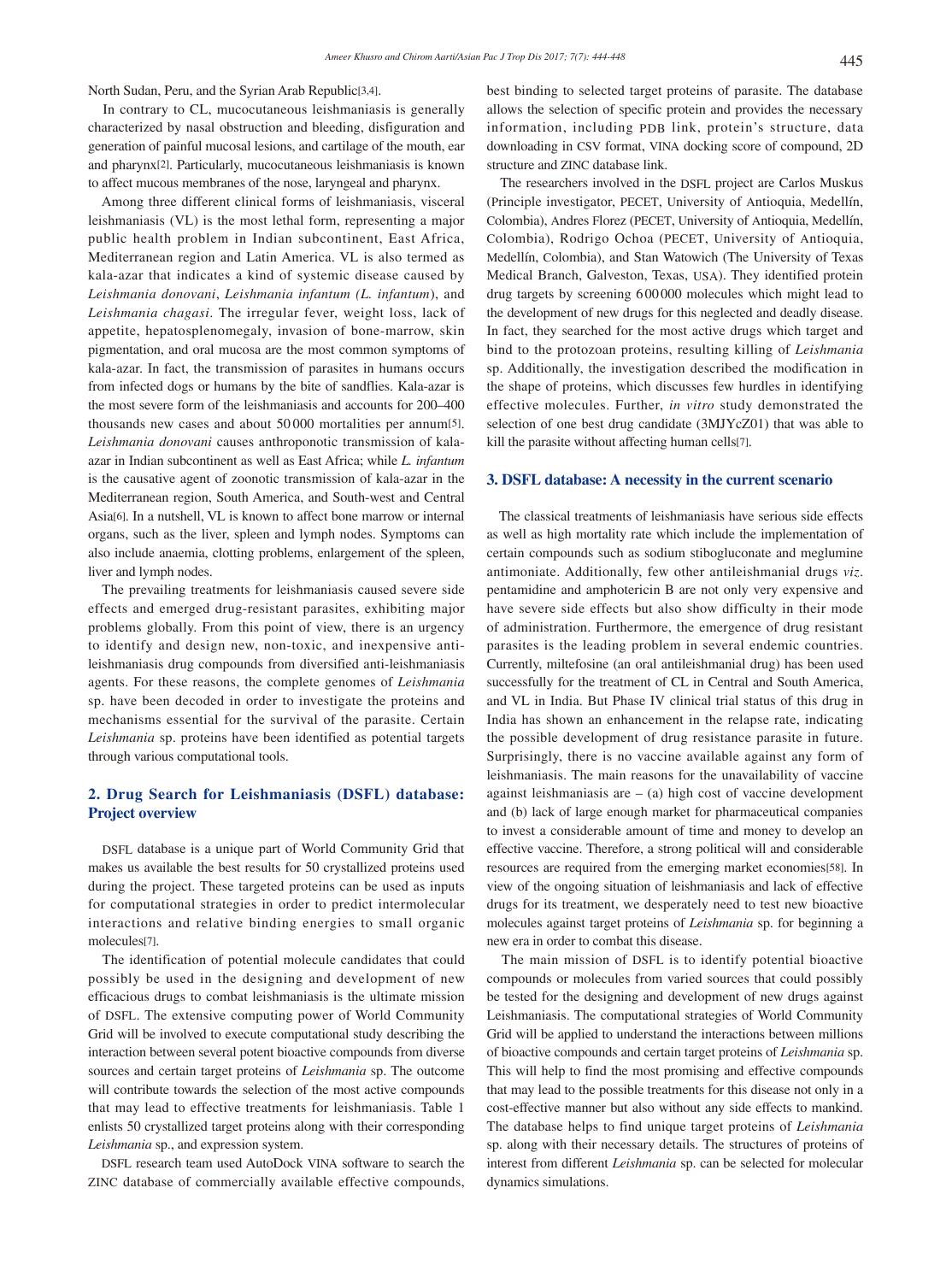# **Table 1**

List of 50 crystallized target proteins of diverse *Leishmania* sp. for the development of new efficacious antileishmanial drugs.

|                   | Protein card Protein name          | Classification                       | Organism        | Expression system    | References       |
|-------------------|------------------------------------|--------------------------------------|-----------------|----------------------|------------------|
| 1E92              | Pteridine reductase                | Pteridine reductase                  | L. major        | E. coli              | [8]              |
| 1EVY              | Glycerol-3-phosphate dehydrogenase | Oxidoreductase                       | L. mexicana     | E. coli              | [9]              |
| 1EZR              | Nucleoside hydrolase               | Hydrolase                            | L. major        | E. coli              | [10]             |
| 1IF2              | Triosephosphate isomerise          | Isomerise                            | L. mexicana     | E. coli BL21         | $[11]$           |
| 1LML              | Leishmanolysin                     | Leishmanolysin                       | L. major        | Not Available        | [12]             |
| 10KG              | 3-mercaptopyruvate                 | Transferase                          | L. major        | E. coli              | $[13]$           |
| 1Q50              | Phosphoglucose isomerise           | Isomerase                            | L. mexicana     | E. coli              | $[14]$           |
| 1R9J              | Transketolase                      | Transferase                          | L. mexicana     | E. coli              | $[15]$           |
| 1SVV              | Threonine aldolase                 | Lyase                                | L. major        | E. coli              | $[16]$           |
| 1TC5              | tRNA deacylase putative            | Structural genomics unknown function | L. major        | E. coli              | [17]             |
| 1X6O              | Initiation factor 5a               | Translation                          | L. braziliensis | E. coli              | $[18]$           |
| 1XN4              | Mar1 ribonuclease putative         | Structural genomics unknown function | L. major        | E. coli              | $[19]$           |
| 1XTP              | Sam-dependent methyltransferase    | Structural genomics transferase      | L. major        | E. coli              | $[20]$           |
| 1Y1X              | Cell death 6 protein               | Structural genomics unknown function | L. major        | E. coli              | $[21]$           |
| 1Y63              | Kinase putative                    | Structural genomics unknown function | L. major        | E. coli              | $[22]$           |
| 1YF9              | Ubiquitin conjugating enzyme e2    | Structural genomics unknown function | L. major        | E. coli              | $[23]$           |
| 1YQF              | Hypothetical protein 2             | Structural genomics unknown function | L. major        | E. coli              | $[24]$           |
| 1Z2Q              | Lm5-1 FYVE domain                  | Membrane protein                     | L. major        | E. coli BL21 (DE3)   | $[25]$           |
| 2A0U              | EIF <sub>2</sub>                   | Translation                          | L. major        | E. coli              | $[26]$           |
| 2AR1              | Hypothetical protein1              | Structural genomics unknown function | L. major        | E. coli              | $[27]$           |
| 2B4W              | Hypothetical protein 3             | Structural genomics unknown function |                 | E. coli              |                  |
| 2C21              | Glyoxalase I                       |                                      | L. major        | E. coli              | $[28]$<br>$[29]$ |
| 2HFU              | Mevalonate kinase                  | Lyase<br>Transferase                 | L. major        | E. coli BL21 (DE3)   |                  |
|                   |                                    |                                      | L. major        |                      | $[30]$           |
| 2HQJ              | Cyclophilin                        | Isomerase                            | L. major        | E. coli              | $[31]$           |
| 2154              | Phosphomannomu-tase                | Isomerase                            | L. mexicana     | E. coli BL21         | $[32]$           |
| 2J63              | Ap Endonuclease                    | Lyase                                | L. major        | E. coli              | $[33]$           |
| 20EF              | UDP-glucose pyrophosphorylase      | Transferase                          | L. major        | E. coli              | $[34]$           |
| 2P18              | Glyoxalase                         | Hydrolase                            | L. infantum     | E. coli              | $[35]$           |
| 2R8Q              | PDEB1                              | Hydrolase                            | L. major        | E. coli BL21         | $[36]$           |
| 2VPS              | Trypanothione synthase amidase     | Ligase                               | L. major        | E. coli              | $[37]$           |
| 2W0H              | Trypanothione reductase            | Oxidoreductase                       | L. infantum     | E. coli              | $[38]$           |
| 2WSA              | N-myristoyltransferase             | Transferase                          | L. major        | E. coli              | $[39]$           |
| 2X77              | Adp ribosylation factor-like 1     | GTP Binding protein                  | L. major        | E. coli              | $[40]$           |
| <b>2XE4</b>       | Oligopeptidase B                   | Hydrolase                            | L. major        | E. coli              | $[41]$           |
| 2YAY              | Dutpase                            | Hydrolase                            | L. major        | E. coli              | $[42]$           |
| 3CH7              | 6-phosphogluconolactonase          | Hydrolase                            | L. braziliensis | $E.$ coli BL21 (DE3) | $[43]$           |
| 3DWR              | Coproporphyrinogen                 | Oxidoreductase                       | L. major        | E. coli              | $[44]$           |
| 3E3P              | Glycogen synthase kinase           | Transferase                          | L. major        | E. coli              | $[45]$           |
| 3FWU              | Mif1                               | Cytokine                             | L. major        | E. coli              | $[46]$           |
| 3HA4              | <b>MIX</b> Protein                 | Unknown function                     | L. major        | E. coli              | $[47]$           |
| 3IGZ              | Phosphoglycerate mutase            | Isomerise                            | L. mexicana     | E. coli BL21         | $[48]$           |
| 3KFL              | Methionyl-tRNA synthetase          | Ligase                               | L. major        | E. coli              | $[49]$           |
| 3KSV              | Hypothetical protein 4             | Unknown function                     | L. major        | E. coli              | $[50]$           |
| 3L4D              | CYP51                              | Oxidoreductase                       | L. infantum     | E. coli              | $[51]$           |
| 3M <sub>3</sub> I | Hypothetical protein 5             | Unknown function                     | L. major        | E. coli              | $[52]$           |
| 3MJY              | Dihydroorotate dehydrogenase       | Oxidoreductase                       | L. major        | E. coli              | $[53]$           |
| 3OH1              | <b>USP</b>                         | Transferase                          | L. major        | E. coli              | $[54]$           |
| 3P01              | Tyrosyl-tRNA synthetase            | Ligase                               | L. major        | E. coli              | $[55]$           |
| 3PP7              | Pyruvate kinase                    | Transferase                          | L. mexicana     | E. coli              | $[56]$           |
| 3Q5K              | Hsp90 (amino-terminal)             | Chaperone                            | L. major        | E. coli              | $[57]$           |

*E. coli*: *Escherichia coli*.

## **4. 'End Leishmaniasis' strategy through DSFL: How to achieve the goal?**

 Molecular docking will be performed using VINA software program from the Scripps Research Institute in La Jolla, California. The docking will be performed between the target protein of *Leishmania* sp. (selected from DSFL), and compound of interest obtained from various drug data bases. Further, the binding energy will be computed based on all possible orientation. If a compound or molecule binds to the target protein, it will disable the function of target protein and thus the multiplication of the parasite will be reduced, causing the prevention of progression of this tropical disease. In fact, DSFL will help to find the most promising compounds or molecules that may lead to 'End Leishmaniasis' strategy by targeting the specific protein of parasite. The computational study using DSFL database will be a significant replacement of expensive and timeconsuming laboratory experiments.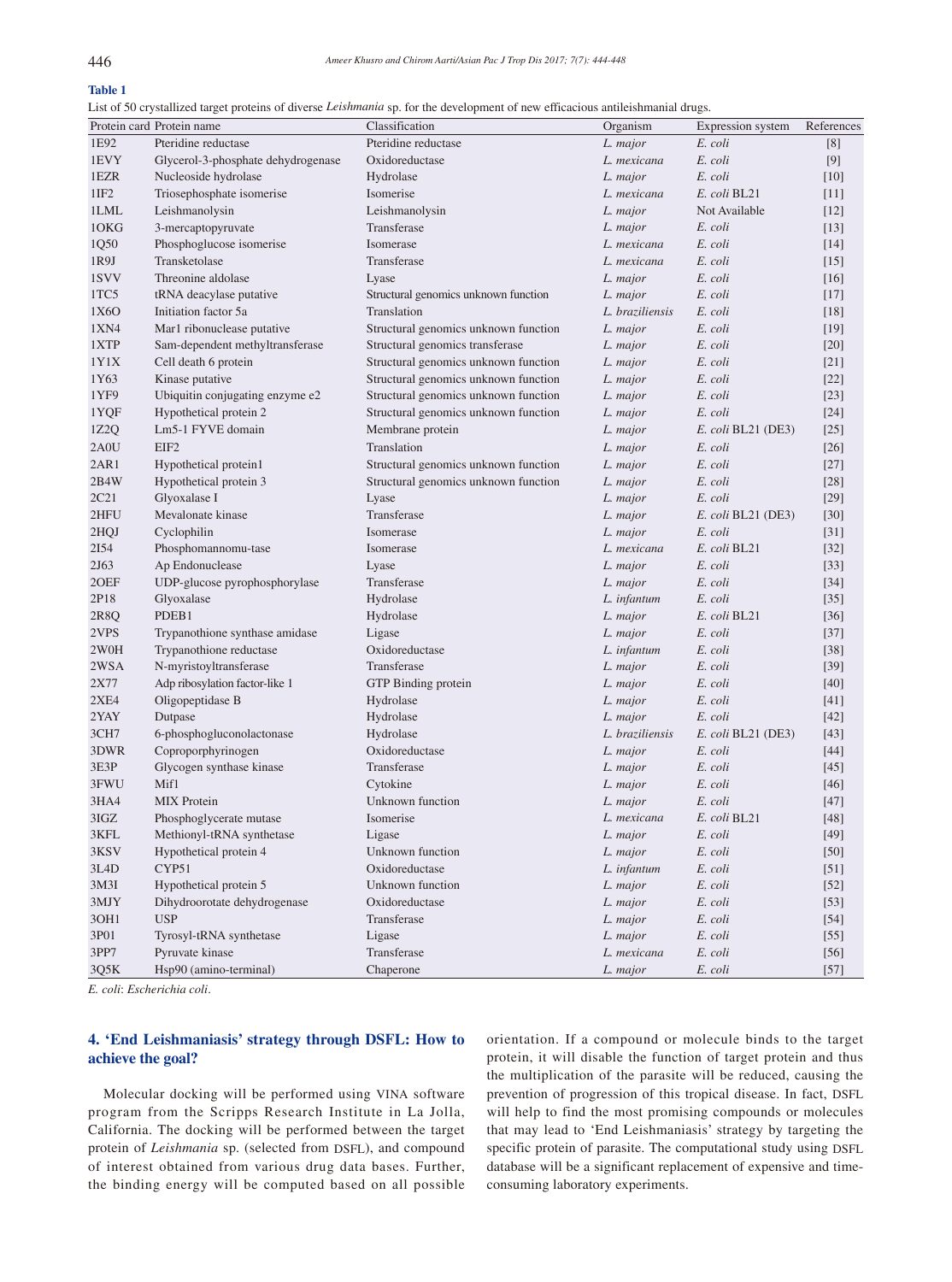## **5. Conclusions and future remarks**

 At present, the existing antileishmanial drugs, chemotherapeutic attempts, and immunotherapy options remain a dilemma to combat the leishmaniasis. The failure of antileishmanial drugs at clinical trial phase puts effort to identify new compounds from varied sources and to insight into the treatment of this parasitic disease by targeting the proteins of specific parasite. DSFL database provides the list of selected proteins of diverse *Leishmania* sp. that can be used for the development of new efficacious antileishmanial drugs. The effective bioactive compounds or molecules can be selected for designing and formulating new drugs after docking with specific target proteins available in DSFL database.

 The information regarding unique target proteins of *Leishmania* sp. available in DSFL will be valuable for researchers to investigate new, non-toxic and inexpensive drugs for the treatment of leishmaniasis in future. Further, *in vitro/in vivo* study using the best compounds or molecules identified by inactivating the target proteins could lead to combat this neglected deadly tropical disease. In a nutshell, this database will help accelerate the ongoing research to begin 'End Leishmaniasis' strategy and to get rid of the era of drug resistance *Leishmania* sp. in future.

## **Conflict of interest statement**

We declare that we have no conflict of interest.

### **Acknowledgments**

 This study was partially supported by Maulana Azad National Fellowship (F1-17.1/2015-16/MANF-2015-17-BIH-60730), University Grants Commission, Delhi, India.

### **References**

- [1] Singh OP, Sundar S. Immunotherapy and targeted therapies in treatment of visceral leishmaniasis: current status and future prospects. *Front Immunol* 2014; **5**: 296.
- [2] Iqbal H, Ishfaq M, Wahab A, Abbas MN, Ahmad I, Rehman A, et al. Therapeutic modalities to combat leishmaniasis, a review. *Asian Pac J Trop Dis* 2016; **6**(1): 1-5.
- [3] Doroodgar A, Sayyah M, Doroodgar M, Mahbobi S, Nemetian M, Rafizadeh S, et al. Progressive increasing of cutaneous leishmaniasis in Kashan district, central of Iran. *Asian Pac J Trop Dis* 2012; **2**(4): 260-3.
- [4] World Health Organization. Control of the leishmaniasis report of a meeting of the WHO expert committee on the control of leishmaniasis. Geneva: World Health Organization; 2010. [Online] Available from: http://apps.who.int/iris/bitstream/10665/44412/1/WHO\_TRS\_949\_eng. pdf [Accessed on 12th August, 2016]
- [5] World Health Organization. Eliminating visceral leishmaniasis: a multipronged approach. Geneva: World Health Organization; 2011. [Online] Available from: http://www.who.int/tdr/news/2011/vl-elimination/en/ [Accessed on 12th August, 2016]
- [6] Alvar J, Velez ID, Bern C, Herrero M, Desjeux P, Cano J, et al. Leishmaniasis worldwide and global estimates of its incidence. *PLoS One* 2012; **7**: e35671.
- [7] Ochoa R, Watowich SJ, Flórez A, Mesa CV, Robledo SM, Muskus C. Drug search for leishmaniasis: a virtual screening approach by grid computing. *J Comput Aided Mol Des* 2016; **30**(7): 541-52.
- [8] Gourley DG, Schüttelkopf AW, Leonard GA, Luba J, Hardy LW, Beverley SM, et al. Pteridine reductase mechanism correlates pterin

metabolism with drug resistance in trypanosomatid parasites. *Nat Struct Biol* 2001; **8**(6): 521-5.

- [9] Suresh S, Turley S, Opperdoes FR, Michels PA, Hol WG. A potential target enzyme for trypanocidal drugs revealed by the crystal structure of NAD-dependent glycerol-3-phosphate dehydrogenase from *Leishmania mexicana*. *Struct Fold Des* 2000; **8**: 541-52.
- [10] Shi W, Schramm VL, Almo SC. Nucleoside hydrolase from *Leishmania major*. Cloning, expression, catalytic properties, transition state inhibitors, and the 2.5-a crystal structure. *J Biol Chem* 1999; **274**: 21114- 20.
- [11] Kursula I, Partanen S, Lambeir AM, Antonov DM, Augustyns K, Wierenga RK. Structural determinants for ligand binding and catalysis of triosephosphate isomerase. *Eur J Biochem* 2001; **268**: 5189-96.
- [12] Schlagenhauf E, Etges R, Metcalf P. The crystal structure of the *Leishmania major* surface proteinase leishmanolysin (gp63). *Structure*  1998; **6**: 1035-46.
- [13] Alphey MS, Williams RAM, Mottram JC, Coombs GH, Hunter WN. The crystal structure of *Leishmania major* 3-mercaptopyruvate sulfurtransferase: a three-domain architecture with a serine protease-like triad at the active site. *J Biol Chem* 2003; **278**: 48219.
- [14] Cordeiro AT, Michels PAM, Delboni LF, Thiemann OH. The crystal structure of glucose-6-phosphate isomerase from *Leishmania mexicana* reveals novel active site features. *Eur J Biochem* 2004; **271**: 2765-72.
- [15] Veitch NJ, Maugeri DA, Cazzulo JJ, Lindqvist Y, Barrett MP. Transketolase from *Leishmania mexicana* has a dual subcellular localization. *Biochem J* 2004; **382**: 759-67.
- [16] Hol WGJ, Robien MA. Initial structural analysis of *Leishmania major* threonine aldolase; 2004. [Online] Available from: http://rcsb.org/pdb/ explore/explore.do?structureId=1SVV [Accessed on 8th May, 2017]
- [17] Robien MA, Hol WGJ. Structural analysis of LMAJ005534AAA, a probable eukaryotic D-amino acid tRNA deacylase from *Leishmania major*; 2004. [Online] Available from: http://rcsb.org/pdb/explore/ explore.do?structureId=1TC5 [Accessed on 8th May, 2017]
- [18] Bosch J, Robien MA, Hol WGJ. Structural analysis of *Leishmania braziliensis* eukaryotic initiation factor 5a; 2004. [Online] Available from: http://rcsb.org/pdb/explore/explore.do?structureId=1X6O [Accessed on 8th May, 2017]
- [19] Caruthers J, Zucker F, Worthey E, Myler PJ, Buckner F, Van Voorhuis W, et al. Crystal structures and proposed structural/functional classification of three protozoan proteins from the isochorismatase superfamily. *Protein Sci* 2005; **14**: 2887-94.
- [20] Robien MA, Hol WGJ. Structural analysis of *Leishmania major* LMAJ004091AAA; 2004. [Online] Available from: http://rcsb.org/pdb/ explore/explore.do?structureId=1XTP [Accessed on 8th May, 2017]
- [21] Robien MA, Hol WGJ. Structural analysis of a homolog of programmed cell death 6 protein from *Leishmania major* Friedlin; 2004. [Online] Available from: http://rcsb.org/pdb/explore/explore. do?structureId=1Y1X [Accessed on 8th May, 2017]
- [22] Robien MA, Hol WGJ. Crystal structural analysis of a probable kinase from *Leishmania major* Friedlin; 2005. [Online] Available from: http:// rcsb.org/pdb/explore/explore.do?structureId=1Y63 [Accessed on 8th May, 2017]
- [23] Bosch J, Hol WGJ. Structural analysis of *Leishmania major* ubiquitin conjugating enzyme E2; 2005. [Online] Available from: http://rcsb. org/pdb/explore/explore.do?structureId=1YF9 [Accessed on 8th May, 2017]
- [24] Caruthers J, Merritt EA. Hypothetical protein from *Leishmania major* unknown function sequence homologue to human p32 protein; 2005. [Online] Available from: http://rcsb.org/pdb/explore/explore. do?structureId=1YQF [Accessed on 8th May, 2017]
- [25] Mertens HDT, Callaghan JM, Swarbrick JD, McConville MJ, Gooley